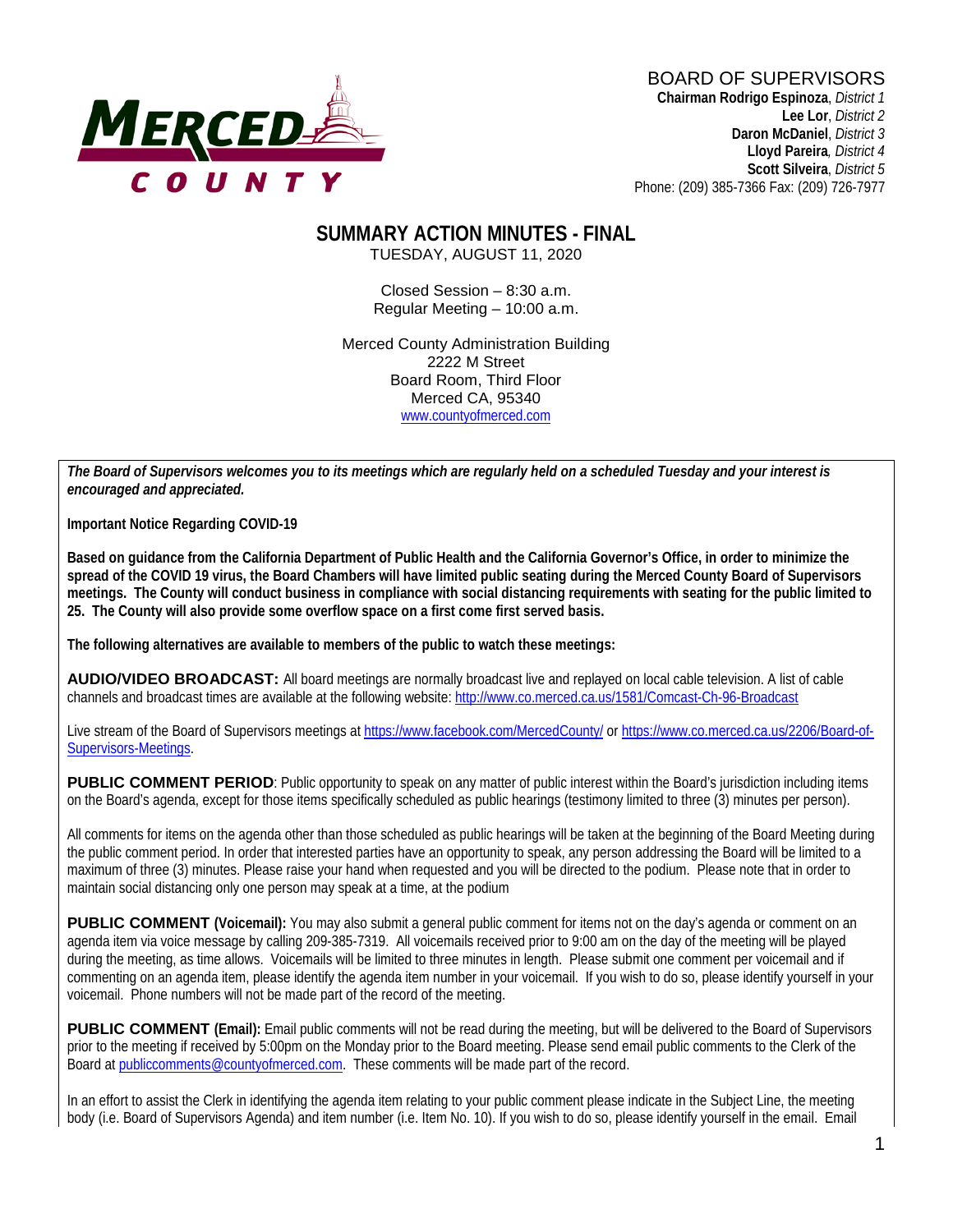addresses will not be made part of the record of the meeting. Comments made on Facebook are not considered part of the official record and will not be shared with the Board.

#### **The Agenda is divided into three sections:**

- **CONSENT CALENDAR**: These matters include routine financial and administrative action and usually are approved by a single vote.
- **SCHEDULED ITEMS**: These items are noticed hearings, work sessions and public hearings.
- **REGULAR CALENDAR**: These items include significant policy and administrative actions. Immediately after approval of the CONSENT CALENDAR, if the time of the hearing of SCHEDULED ITEMS has not arrived, the REGULAR CALENDAR will be considered.

#### **PUBLIC HEARINGS: (In Person)**

Public opportunity to provide testimony is limited to three (3) minutes per person. Please raise your hand and you will be directed to the podium. Please note that in order to maintain social distancing only one person may speak at a time, at the podium.

**PUBLIC HEARINGS: (Via Voicemail)** Public comment for public hearings will be taken in person and by voicemail. Voicemails directed to the public hearing will be accepted up to and during the public hearing. The Board of Supervisors will take a brief pause during the public hearing for persons using voicemail. Please call 209-385-7319 to leave your voicemail.

**CLOSED SESSION**: This is the portion of the meeting conducted in private without the attendance of the public or press to discuss certain confidential matters specifically permitted by the Brown Act. The public will be provided an opportunity to comment on any matter to be considered in closed session prior to the Board adjourning into the closed session.

**BOARD AGENDA AND MINUTES:** Board agendas, minutes, and copies of items to be considered by the Board of Supervisors are posted on the Internet at least 72 hours preceding a Tuesday meeting at the following website: www.countyofmerced.com

**REASONABLE ACCOMMODATIONS:** Persons who require accommodation for any audio, visual or other disability or Spanish or Hmong interpretation in order to review an agenda, or to participate in a meeting of the Board of Supervisors per the American Disabilities Act (ADA), may obtain assistance by requesting such accommodation in writing. Please address your written request to the Clerk of the Board, 2222 M Street, Merced, CA 95340 or telephonically by calling (209) 385-7366. Any such request for accommodation should be made at least 48 hours prior to the scheduled meeting for which assistance is requested.

*Spanish and Hmong interpreters are available.*

*Interpretes de espanol y hmong estan disponibles.*

*Peb muaj tug paab txhais lug Mev hab Hmoob.* 

### SCHEDULED ITEMS

#### **8:30 A. M. THE PUBLIC IS INVITED TO SPEAK ON ANY ITEM ON THE AGENDA-TESTIMONY IS LIMITED TO THREE MINUTES PER PERSON**

### **CLOSED SESSION - CONFERENCE WITH LEGAL COUNSEL - EXISTING LITIGATION:**

It is the intention of the Board to meet in Closed Session concerning Existing Litigation pursuant to Government Code Section 54956.9(d)(1): 1) Elizabeth Arroyo v. County of Merced, Workers Compensation Appeals Board Case Nos. ADJ1820052, ADJ10820053, ADJ1073892, and ADJ7289917 and 2) Marcelino Plascencia v. County of Merced, Workers Compensation Appeals Board Case No. ADJ10477029.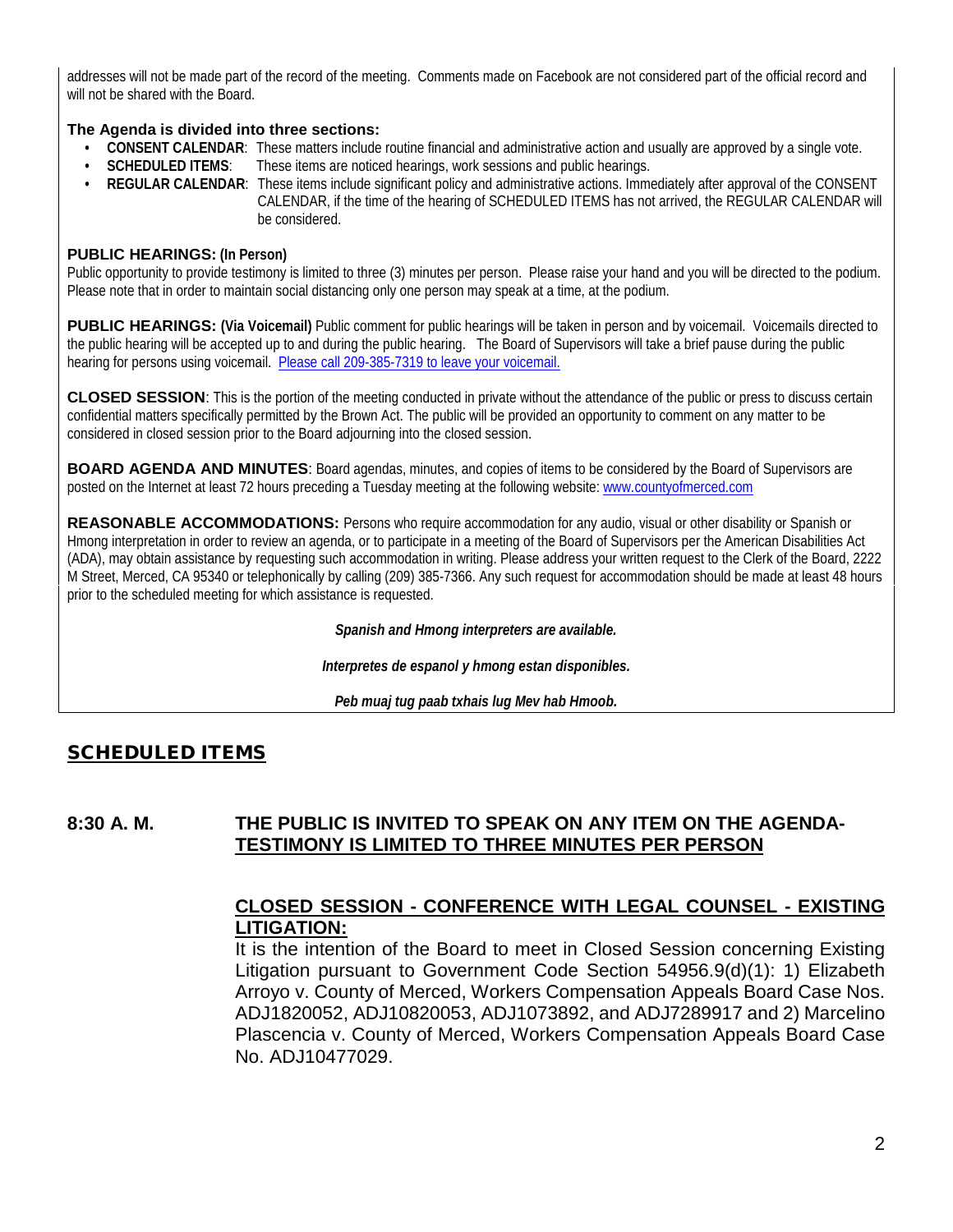#### **CLOSED SESSION - CONFERENCE WITH LEGAL COUNSEL - EXISTING LITIGATION:**

It is the intention of the Board to meet in Closed Session concerning Existing Litigation pursuant to Government Code Section 54956.9(d)(1): Cortez, et al. v. County of Merced, et al., Federal Court Case No.: 1:20-cv-00161-NONE-SAB.

#### **CLOSED SESSION - CONFERENCE WITH LEGAL COUNSEL - INITIATION OF LITIGATION:**

It is the intention of the Board to meet in Closed Session concerning Initiation of Litigation pursuant to Government Code Section 54956.9(d)(4): Two Cases

**THE BOARD RECESSED AT 8:35 A.M. WITH SUPERVISOR MCDANIEL NOT PRESENT AND RECONVENED AT 10:00 A.M. WITH ALL MEMBERS PRESENT, AND THE CHAIRMAN ADVISED PURSUANT TO CALIFORNIA GOVERNMENT CODE SECTION 54957.1 APPROVAL BY UNANIMOUS VOTE WAS GIVEN BY THE BOARD TO INITIATE AN ACTION, THE PARTICULARS OF THE CASE WILL BE DISCLOSED TO ANY PERSON UPON INQUIRY ONCE THE ACTION HAS BEEN FORMALLY COMMENCED**

### **GOVERNMENT CODE SECTION 54954.2 COMPLIANCE (LATE AGENDA ITEMS)**

10:00 A. M. INVOCATION led by Tsia Xiong, Central Grace Hmong Alliance Church/PLEDGE OF ALLEGIANCE

> **PUBLIC OPPORTUNITY TO SPEAK ON ANY MATTER OF PUBLIC INTEREST WITHIN THE BOARD'S JURISDICTION INCLUDING ITEMS ON THE BOARD'S AGENDA, EXCEPT FOR THOSE ITEMS SPECIFICALLY SCHEDULED AS PUBLIC HEARINGS (TESTIMONY LIMITED TO THREE MINUTES PER PERSON)**

### *REVIEW BOARD ORDER – SEE PAGE 9*

**APPROVAL OF CONSENT AGENDA CALENDAR (ITEMS #1 - 11)**

**COVID-19 UPDATE / CARES ACT FUNDING PLAN**

#### **CARES ACT FUNDING PLAN RECOMMENDATION:**

1) Approve the Merced County CARES Act Funding Plan for initial usage of \$28,908,000 of the Coronavirus Aid, Relief, and Economic Security Act funds as allocated by the State of California 2020 Budget Act due to the Coronavirus Disease 2019 public health emergency for necessary expenditures incurred and direct staff to return to the board for the necessary budget transfers for Fiscal Year 2020/21 as determined by the County Executive Officer with Auditor-Controller concurrence.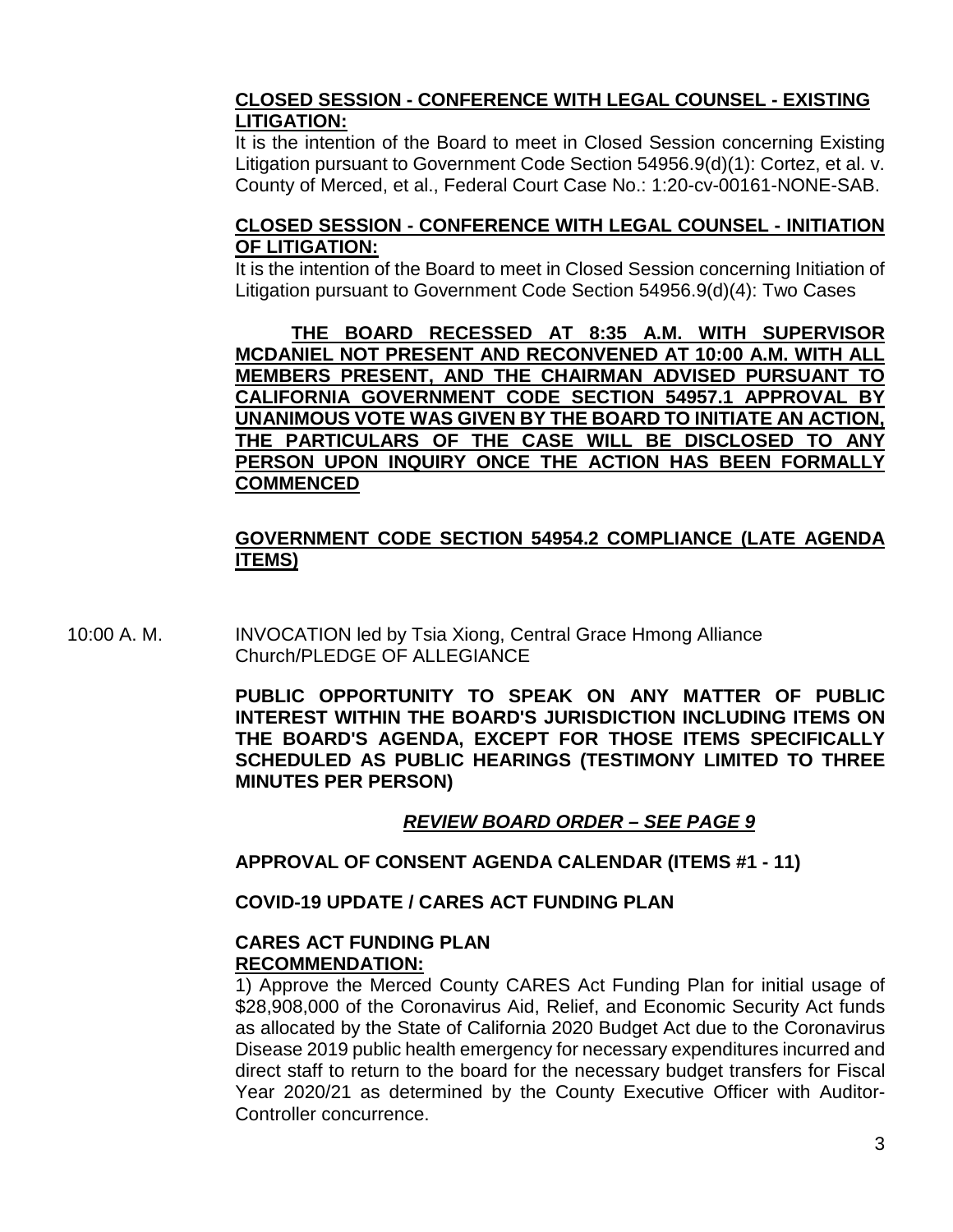2) Review and provide direction to staff regarding the COVID-19 Business Assistance Program Guidelines to provide \$3.1 million in support to small businesses; and

3) Direct the County Executive Officer to return to the Board of Supervisors to provide a final CARES Act Expenditure Report.

### *REVIEW BOARD ORDER – SEE PAGES 9 - 11*

#### **REPORTS/BOARD DIRECTION**

County Executive Officer, County Counsel, Board of Supervisors Members

#### CONSENT CALENDAR (Items # 1-11) **APPROVED AS RECOMMENDED AYES: ALL**

#### Public Works

- 1. PULLED.
- 2. Set a Public Hearing for September 15, 2020 at 10:00 A.M. to consider adoption of the proposed Resolution for the General Vacation of an alley between Echo Street and Dayton Avenue in the Hilmar area.

#### **PULLED – NO ACTION TAKEN**

Behavioral Health and Recovery Services

- 3. Approve and authorize the Chairman to sign Amendment Contract No. 2018192 with Merced County Office of Education (MCOE) Family Resource Council (FRC) for coordination of supportive ongoing services to youth service agencies, updating Exhibit C.
- 4. Set a Public Hearing for August 25, 2020 at 10:00 A.M. to consider an amendment to Ordinance No. 1978 amending Mental Health Services Fees for the period of March 1, 2020 through the ending of the COVID-19 Pandemic Declaration, (Amends Merced County Code Chapter 9.48, Section 9.48.030, and Amends Ordinance 1978).

### *REVIEW BOARD ORDER – SEE PAGES 11 AND 12*

- 5. Retroactively approve and authorize the Chairman to sign Amendment Contract No. 2019255 with the California Mental Health Services Authority for the Central Valley Suicide Prevention Hotline.
- 6. Approve and authorize the Chairman to sign Amendment Contract No. 2017196 with Turning Point Community Programs for services provided through the Housing Specialists Program as part of the Mental Health Services Act, updating the insurance to meet County Standards and revising Exhibit A, B, C, E and M.

#### Human Services Agency

7. Approve and authorize the Chairman to sign Amendment Contract No. 2020123 with the Merced Rescue Mission for the management and operations for the Merced Navigation Center for those individuals facing homelessness.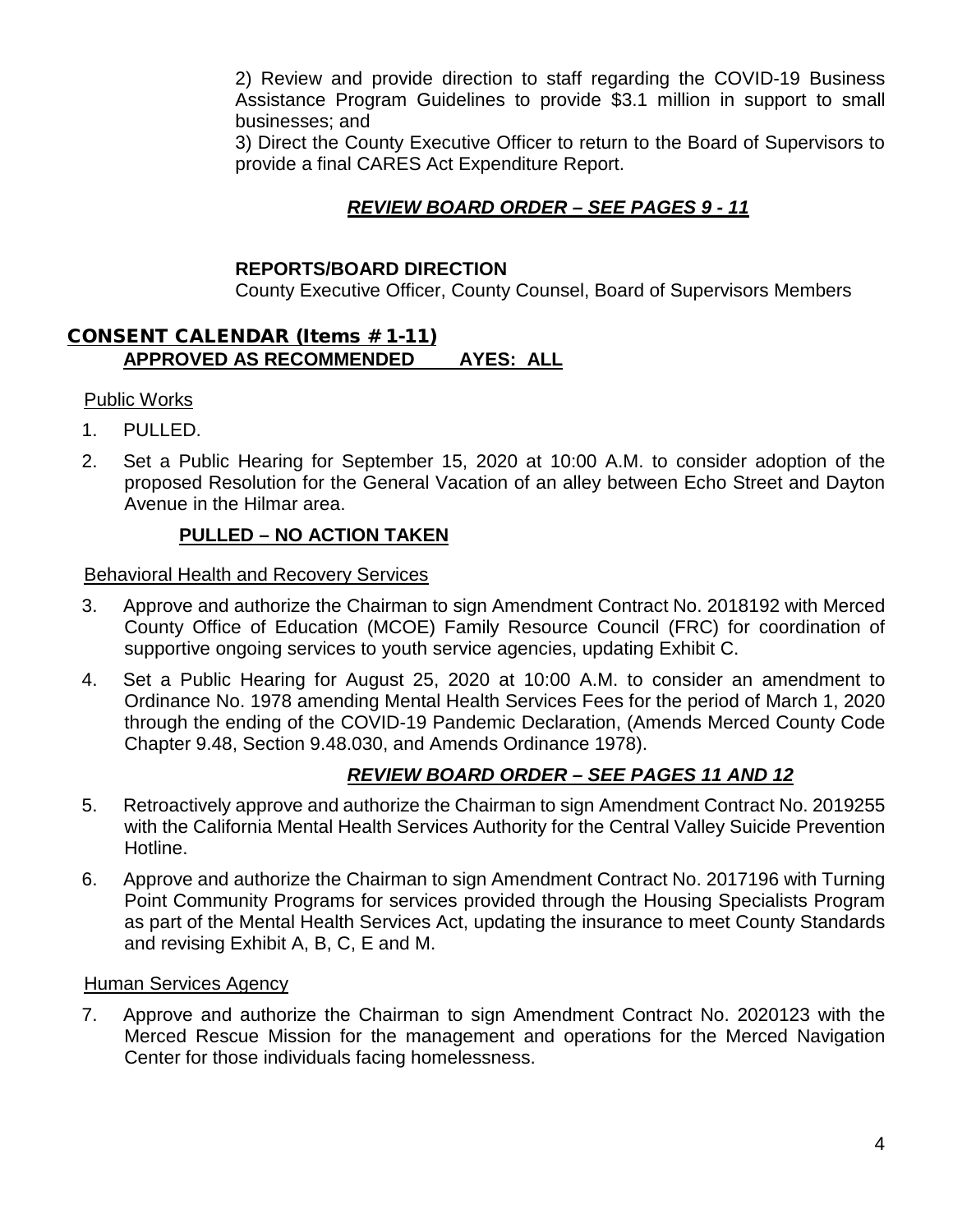#### Community and Economic Development

8. Set a Public Hearing for August 25, 2020 at 10:00 A.M. to consider the amendment of the agricultural preserve with reference to two parcels, resulting from two Property Line Adjustments. The properties located, respectively, on the north side of Brooks Road, approximately 658 feet west of Buhach Road in the Merced area, and the east side of North Keyes Road, approximately 1,400 feet north of Montgomery Street in the Snelling area.

#### Executive Office

9. Authorize and approve the Chairman to sign Amendment Contract No. 2019160 with United Way of Merced County to provide outreach and engagement activities in support of the 2020 Census.

#### Board of Supervisors

10. Approve minutes for May 8, 2020 Special Meeting, May 12, 2020, May 19, 2020, June 9, 2020 and June 16, 2020.

#### Board Recognition

11. Proclamation in recognition of August 9 - 20, 2020 as "National Health Center Week" in Merced County.

### REGULAR CALENDAR

#### BOARD ACTION

#### PUBLIC WORKS

12. 1) Consider the proposed Mitigated Negative Declaration for the Arroya Avenue Bridge over West Delta Canal Replacement Project and comments received during the public review process and find that there is no substantial evidence that the project will have a significant effect on the environment; and 2) Adopt the Mitigated Negative Declaration and Mitigation Monitoring Reporting Program for the Arroya Avenue Bridge over West Delta Canal Replacement Project.

### **APPROVED AS RECOMMENDED AYES: ALL**

13. 1) Authorize the Department of Public Works to advertise and conduct the Public Bid Openings for Job Order Contracts JOC-011, -012, -013 and -014, all of which carry minimum values of \$25,000 and maximum values of \$1,500,000, for the completion of Board approved Capital Improvement Projects; 2) Authorize the Director of Public Works to award the Job Order Contracts to the lowest responsible bidders; 3) Authorize the Chairman to execute Job Order Contracts JOC-11, -012, 013, and -014 after final negotiation of the Contract terms and conditions, and following review by County Counsel and Risk Management; and 4) Direct the Department of Public Works to return to the Board with an Information Item describing all actions taken.

#### **AUTHORIZED CONTRACT NOS. 2020161 (JOC-011), 2020162 (JOC-012), 2020163 (JOC-013) AND 2020164 (JOC-014) AS RECOMMENDED AYES: ALL**

14. 1) Approve the Ground Lease Agreement between the County of Merced and the California Board of State and Community Corrections (BSCC) and associated documents including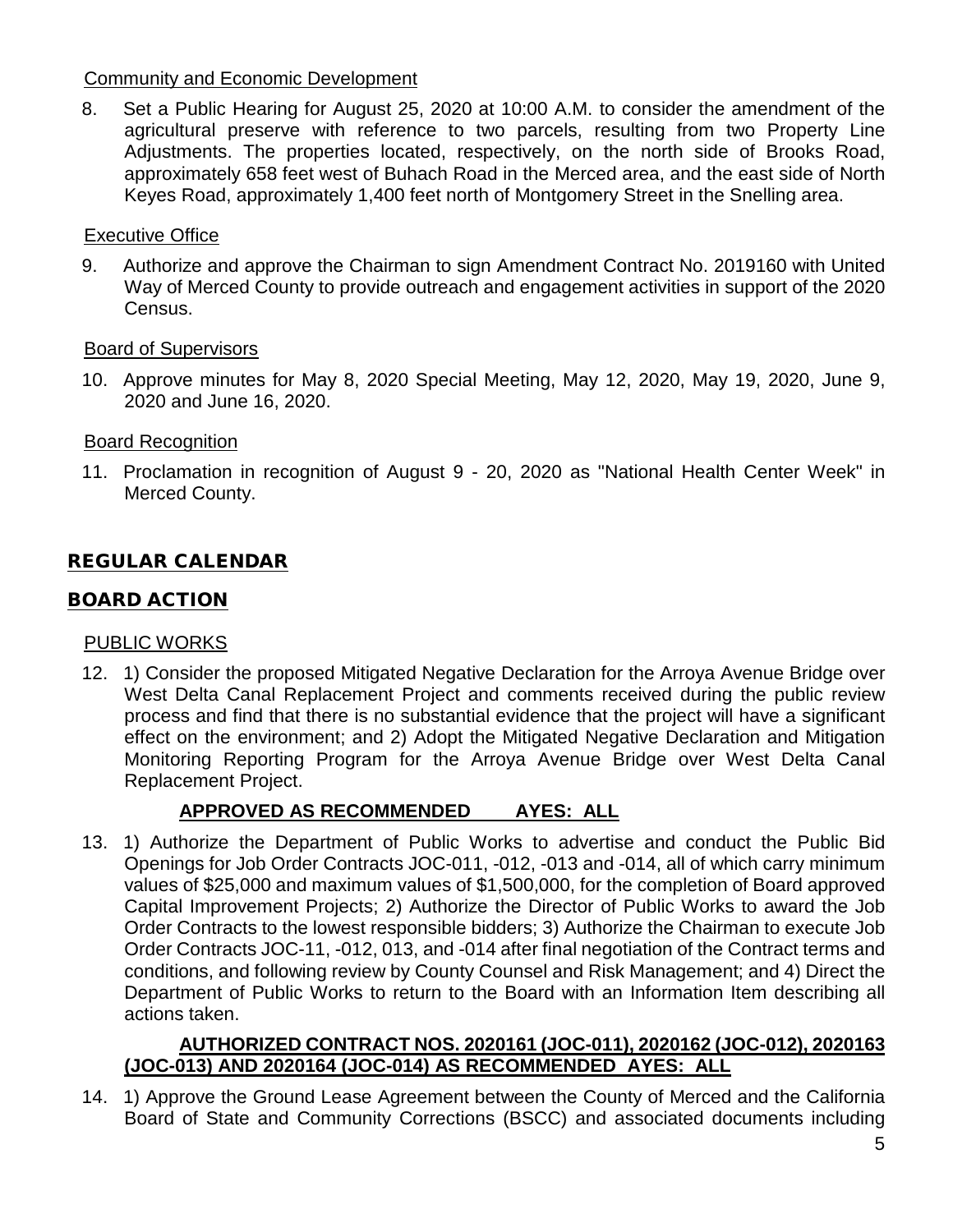Exhibit C Form of Right of Entry and Exhibit G Form of Easement Agreement for Grants of Access, Utilities, and repairs for the expansion and remodeling of the John Latorraca Correctional Center; and 2) Authorize the Chairman to sign the Ground Lease Agreement and associated documents.

## **AUTHORIZED CONTRACT NO. 2020160 AS RECOMMENDED AYES: ALL**

15. The Director of Public Works requests the Board find that substantial evidence demonstrates that an emergency continues to exist regarding the HVAC Systems at 1900 Airdrome Entry (Castle), such that the emergency will not permit a delay resulting from a competitive solicitation for bids, and that the action is necessary to respond to the emergency. (4/5 Vote Required)

## **APPROVED AS RECOMMENDED AYES: ALL**

16. The Director of Public Works requests the Board find that substantial evidence demonstrates that an emergency continues to exist regarding the HVAC Systems at Castle Building 1340, such that the emergency will not a permit a delay resulting from a competitive solicitation for bids, and that the action is necessary to respond to the emergency. (4/5 Vote Required)

## **APPROVED AS RECOMMENDED AYES: ALL**

## BEHAVIORAL HEALTH AND RECOVERY SERVICES

17. Contract with Merced County Community Action Agency for property management and operating service activities related to the implementation of Project Home Start.

## **AUTHORIZED CONTRACT NO. 2020165 AS RECOMMENDED AYES: ALL**

18. Contract with Merced County Community Action Agency for property management and operating service activities related to the implementation of Project Hope Westside.

## **AUTHORIZED CONTRACT NO. 2020166 AS RECOMMENDED AYES: ALL**

19. Retroactively accept the State Department of Health Care Services, Projects for Assistance in Transition from Homelessness (PATH) Grant for 2020-2021 in the amount of \$95,748.

## **AUTHORIZED CONTRACT NO. 2020167 AS RECOMMENDED AYES: ALL**

## HUMAN SERVICES AGENCY

20. 1) Ratify submission of a grant application by Merced County Human Services Agency (HSA) to the California Department of Health and Human Services to receive funding to operate Fatherhood- Family Focused, Interconnected, Resilient, and Essential (FIRE) Program in the amount of \$7,497,935.00; and 2) Direct Human Services Agency to return to the Board upon award to accept the grant and approve related documents.

## **APPROVED AS RECOMMENDED AYES: ALL**

21. 1) Adopt the Resolution approving the (State Revenue Contract #SP-2021-31) with the California Department of Aging for Supplemental Nutrition Assistance Program Education Services (SNAP-Ed); and Authorize the Chairman to sign the contract and associated forms CCC-04-2017, CDA 1024, and CDA 9026.

### **AUTHORIZED CONTRACT NO. 2020168 AND ADOPTED RESOLUTION NO. 2020- 75 AS RECOMMENDED AYES: ALL**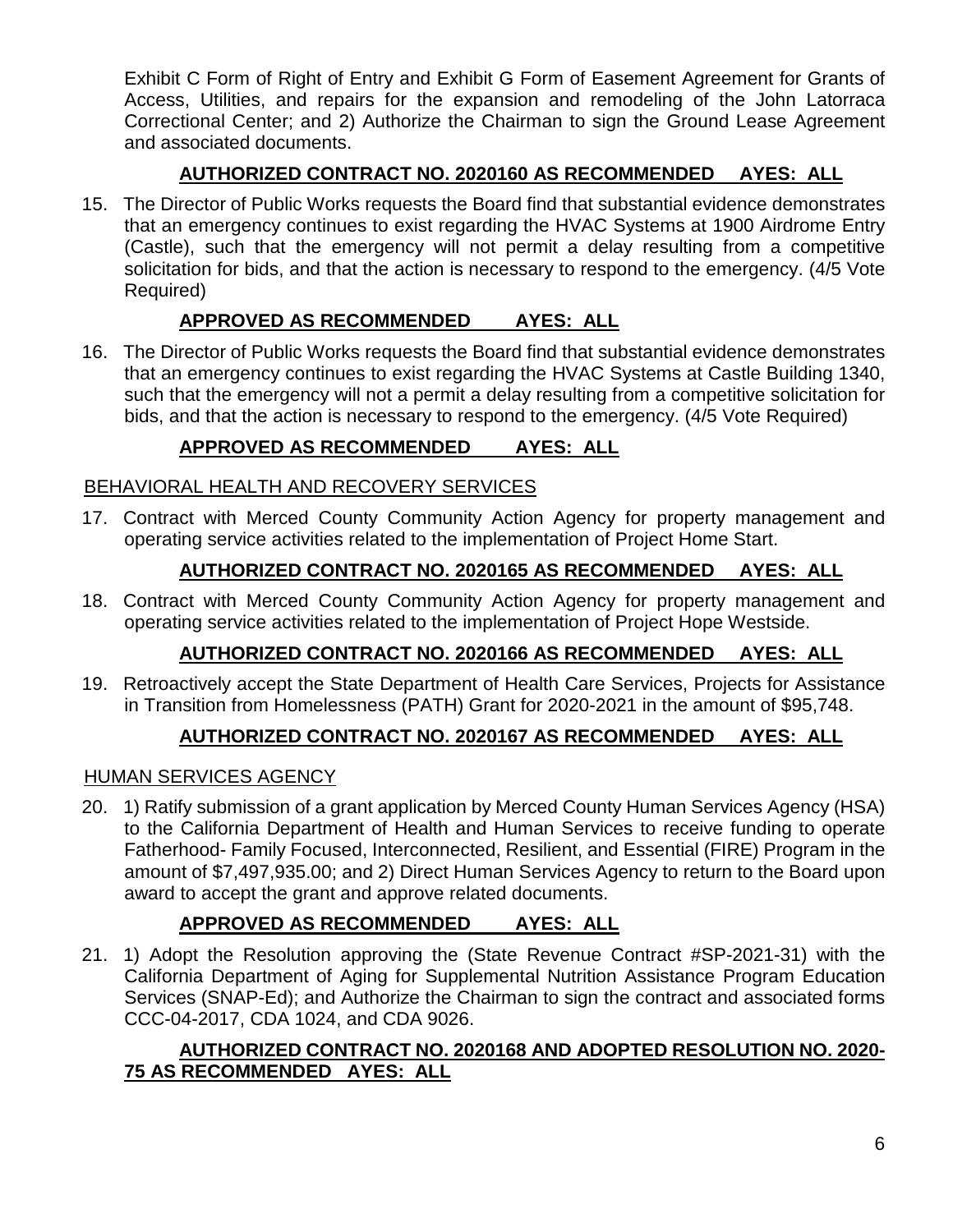## FIRE

22. 1) Authorize the Merced County Office of Emergency Services to apply for the California Governor's Office of Emergency Services FY20 Emergency Management Performance Grant (EMPG) in the amount of \$181,927; 2) Adopt the Resolution authorizing the Office of Emergency Services to execute on behalf of the County of Merced any actions necessary for the purpose of obtaining federal financial assistance provided by the Federal Department of Homeland Security and Sub-granted through the State of California; and 3) Direct Fire Chief/Office of Emergency Services Director or designee to return to the Board with the application results and for authorization prior to accepting award.

## **ADOPTED RESOLUTION NO. 2020-76 AS RECOMMENDED AYES: ALL**

23. 1) Authorize the Merced County Fire Department to accept and execute the terms outlined in the Final Grant Agreement when received in the amount of \$74,000 from the California Office of Traffic Safety Grant Program; 2) Adopt the Resolution authorizing the Division Chief, Merced County Fire Department to sign and execute the Agreement and any amendments thereto with the California Office of Traffic Safety; and 3) Authorize Administrative Services, in conjunction with Merced County Fire Department, to purchase the required extrication equipment.

### **AUTHORIZED CONTRACT NO. 2020169 AND ADOPTED RESOLUTION NO. 2020- 77 AS RECOMMENDED AYES: ALL**

## **SHERIFF**

24. Approve and authorize the Sheriff or his designee to electronically submit the 2019/2020 Equitable Sharing Agreement and Certification for the Federal Forfeiture Program for the Sheriff's Department.

## **AUTHORIZED CONTRACT NO. 2020170 AS RECOMMENDED AYES: ALL**

### BOARD APPOINTMENTS

25. Reappoint Kevin Abernathy to serve as a member of the San Joaquin Valley Air Pollution Control District Citizens Advisory Committee as the Environmental Primary Member to fill a 3 year term until January 31, 2023.

## **APPROVED AS RECOMMENDED AYES: ALL**

### BOARD INFORMATION & POSSIBLE ACTION **ACCEPTED AND PLACED ON FILE AYES: ALL**

- 26. WARN Notices: Golden Valley Health Centers 857 West Child Avenue, Merced and 3940 Sandpiper Avenue, Merced.
- 27. United States Department of the Interior re: Petition for Temporary Change (Petitions) for permit 12860 for San Luis Reservoir, in the Central Valley Project.
- 28. Weaver Union School District re: A Public Hearing will be held by the Governing Board of the Weaver Union School District at its regular meeting of August 12, 2020, in which the Board of Trustees will consider a resolution implementing school facilities fees in accordance with Education Code Section 17620.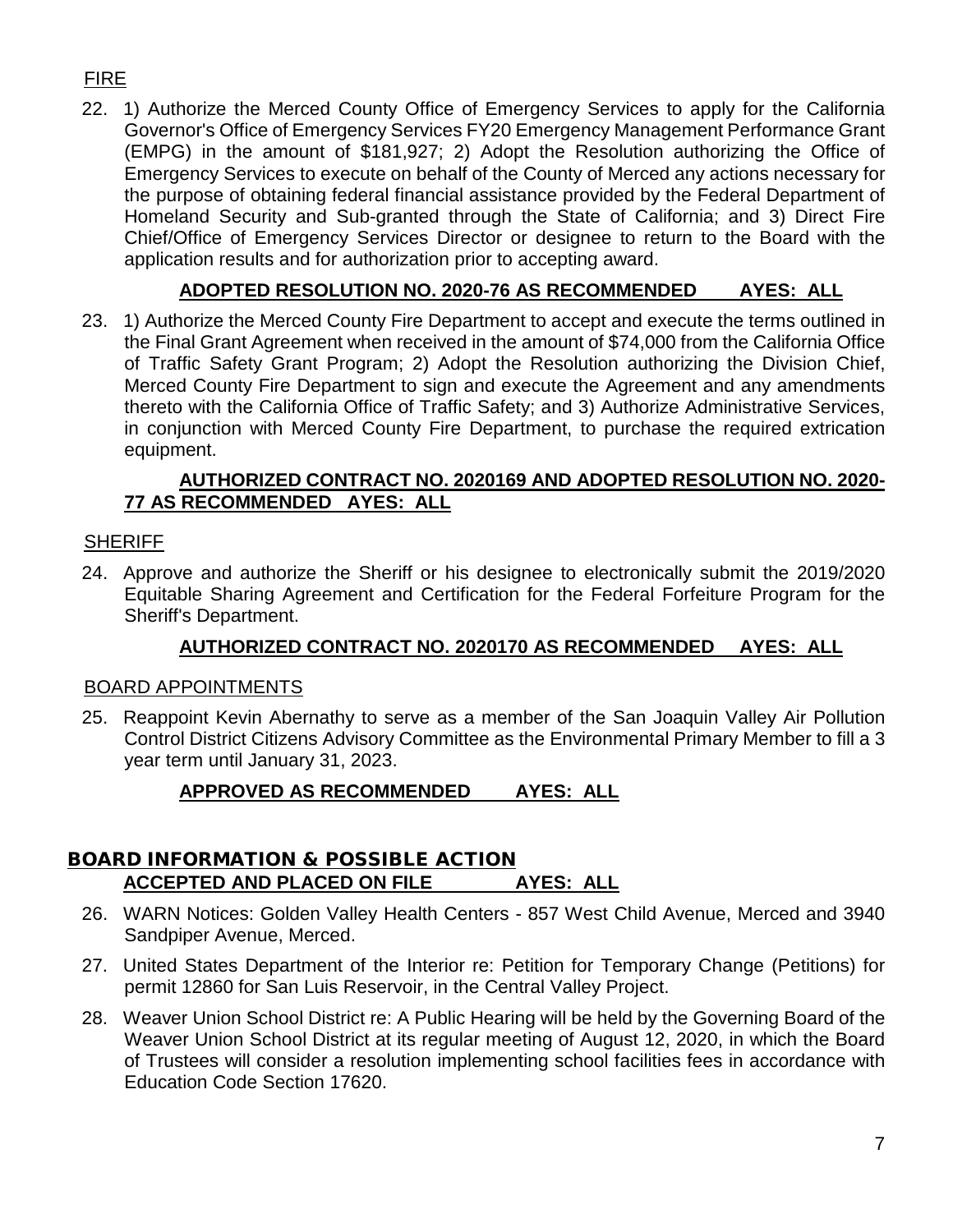29. California Water Boards re: Meeting Notice and Agenda for the Central Valley Regional Water Quality Control Board on August 13, 2020 at 4:00 P.M. and August 14, 2020 at 9:00 A.M.

#### **THE BOARD ADOPTED RESOLUTIONS IN MEMORY OF BALBIR SINGH, RUBEN MENDOZA AND JOSE ORNELAS AND ADJOURNED THE MEETING AT 2:20 P.M. UNTIL TUESDAY, AUGUST 25, 2020, AT 10:00 A.M.**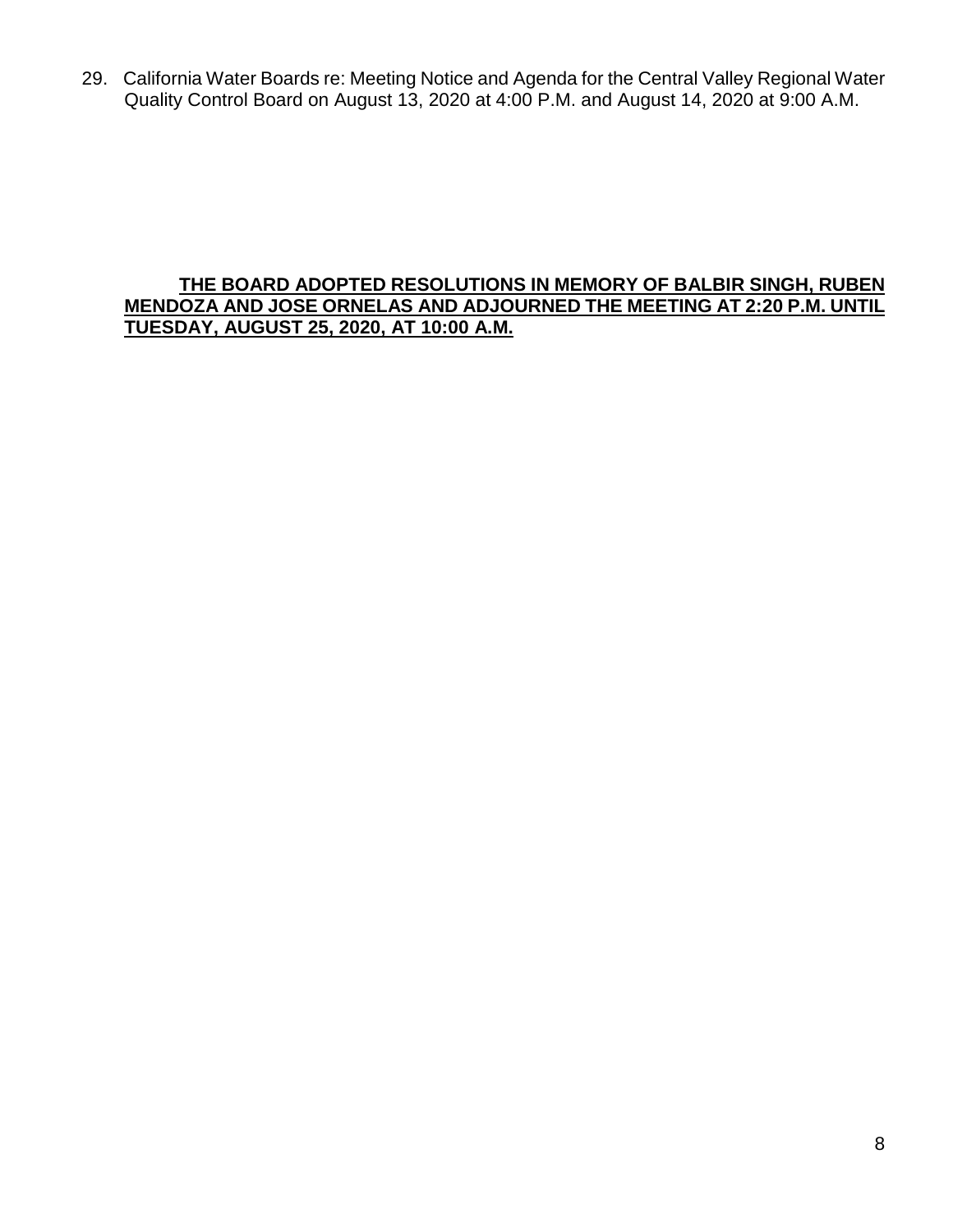#### **BOARD ORDERS – SUMMARY ACTION MINUTES – AUGUST 11, 2020**

#### **10:00 A.M. SCHEDULED ITEM 2020-08-11 PUBLIC OPPORTUNITY**

*Public Comments received via email for Public Opportunity and Scheduled Items are on file with the Clerk.*

Bob Provost speaks about a concern with the handling of a matter by Child Support Services.

Gloria Sandoval with California Central Valley Journey for Justice speaks about the CARES Act Funding, shares a short Mayan saying and references case studies and the spread of COVID.

The Clerk plays voicemail received from Jose Moran who spoke of his concern with the upcoming November 3 election and how signatures and votes are obtained and counted. Present: Espinoza, Lor, McDaniel, Pareira, Silveira

#### **10:00 A.M. SCHEDULED ITEM 2020-08-11 COVID-19 UPDATE / CARES ACT FUNDING PLAN**

Jim Brown, County Executive Officer opens and states they have a team approach as far as presenting information today. He gives background information on the CARES Act Funding Plan and states that they are required to submit a plan and expenditures to the State by September 1<sup>st</sup>. He further states that while \$28 million is a lot of money, the State will be sending it to the County in monthly installments of approximately \$4.8 million per month.

Alexandra Pierce, Deputy County Executive Officer reviews the following power point slides: Brief History, Allowable Use of Funds, County Certification, Planning for Uncertainty, CARES Act Funding Plan, Continuity of Operations and Emergency Response \$18,681,000, Community Support \$7,227,000, and Reserve Contingency \$3,000,000.

Mr. Brown reviews the slide covering the CARES Act Funding Plan: Categorical Estimates for Consideration. Mr. Brown explained that the framework to be submitted to the State will provide for flexibility.

Ms. Pierce reviews slide covering: Community Outreach and Education.

David Mirrione, Assistant County Executive Officer/Director of Workforce Investment concludes presentation and reviews slides covering: COVID-19 Business Assistance Program Guidelines, Stay Safe, Stay Open and Requested Actions.

CEO Brown addresses comments from Board members including contact tracing, containment vs. mitigation, providing feedback to families, assistance to small businesses and healthcare facilities, homelessness issues, State requirements, Veterans halls, Libraries and improvements to Parks.

Michelle Roe, Deputy Director of Human Services Agency speaks about rental assistance through Turning Point as well as HSA and addresses comments from the Board including support for landlords, distribution of public assistance dollars, availability and distribution of masks.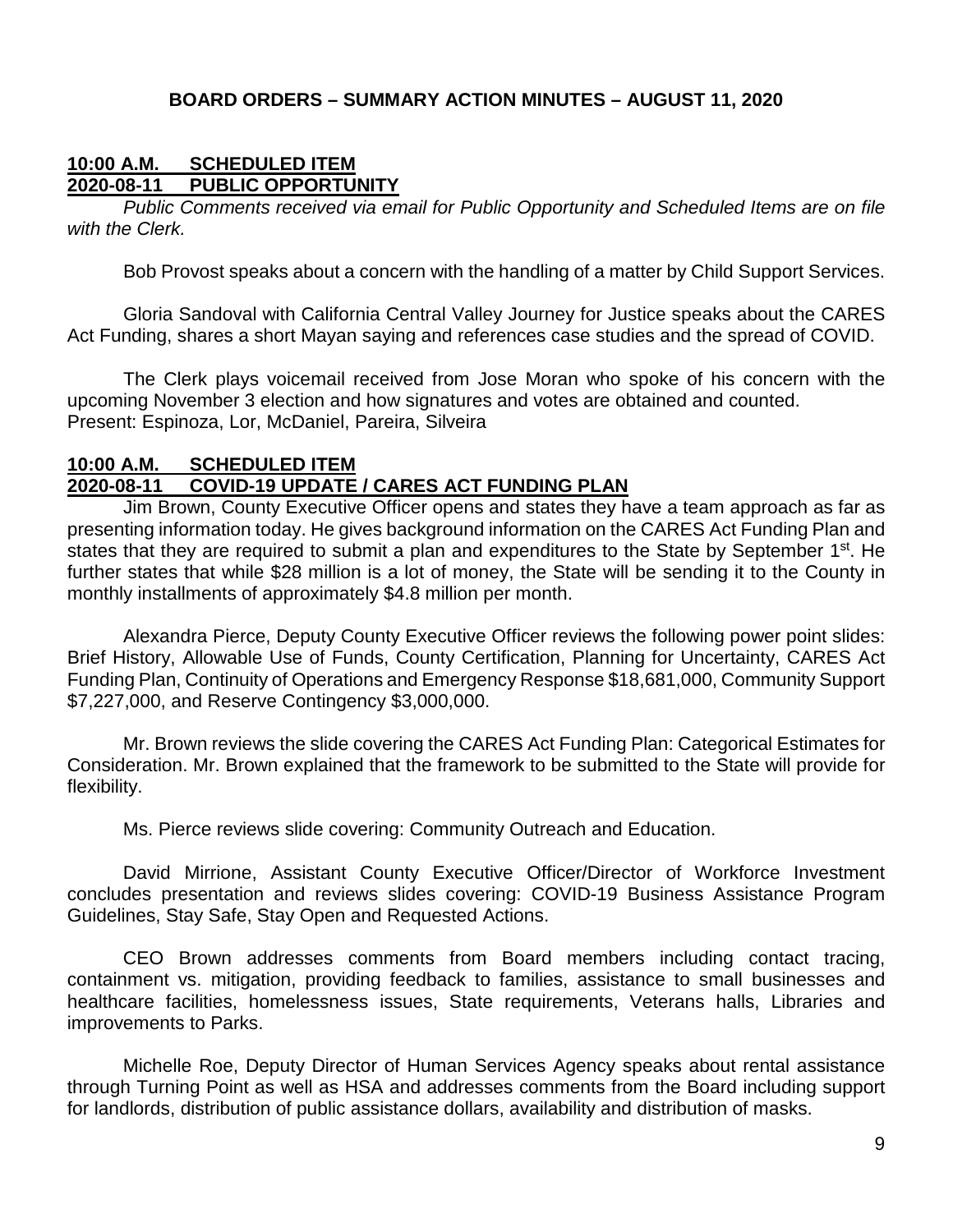Mr. Brown addresses comments from the Board related to the flexibility of the plan and use of funding.

The Chairman asks if there is anyone from the public wishing to speak on this item. The following speak:

Jovana Morales with the Leadership Counsel asks if there is a way to let residents know that resources are available for farmworkers/undocumented residents.

Cheng Michelle Xiong with the Leadership Counsel comments that we must focus on the most vulnerable in our community.

Crissy Gallardo with 99 Roots organization states that the County needs to do their part to get us thru this crisis.

Blanca Ojeda with Faith in the Valley shares a story from a local farmworker.

Alejandro with the Youth Leadership Institute comments that the plan seems to be a relief for businesses not workers.

Gabriella Nicole with Merced People of Color shares her perspective from being homeless and the need for more rent relief.

Ana Padilla with UCM Community Labor Center speaks about research and non-essential workers.

Brenda with 99 Roots and Central Valley Mutual Aid Network speaks about the organizations she is affiliated with and states concerns.

The Clerk plays voicemails received from the following:

Armanda Ruiz, Los Banos resident; Gloria Alexander, Los Banos resident; Terri, Los Banos resident; Teresita, Los Banos resident; Maria Salazar; Gabriella Salcedo; Carmen Ojeda, Dos Palos resident; Danielle Lumford, Merced resident; Misha Pagan, Elizabeth Freitas, with Journey for Justice; Reverend Ella Luna-Garza with United Methodist Church of Merced; Marie Hernandez, Merced resident and Juan Duran, Livingston resident.

The Chairman closes Public Comment on the item.

Supervisor Lor questions the criteria for residents on the \$4 million.

Ms. Roe responds that there are a variety of different criteria for each grant.

Supervisor Lor questions the flexibility of our timeline and would like to see more flexibility and to increase the amount to \$2 million for community support.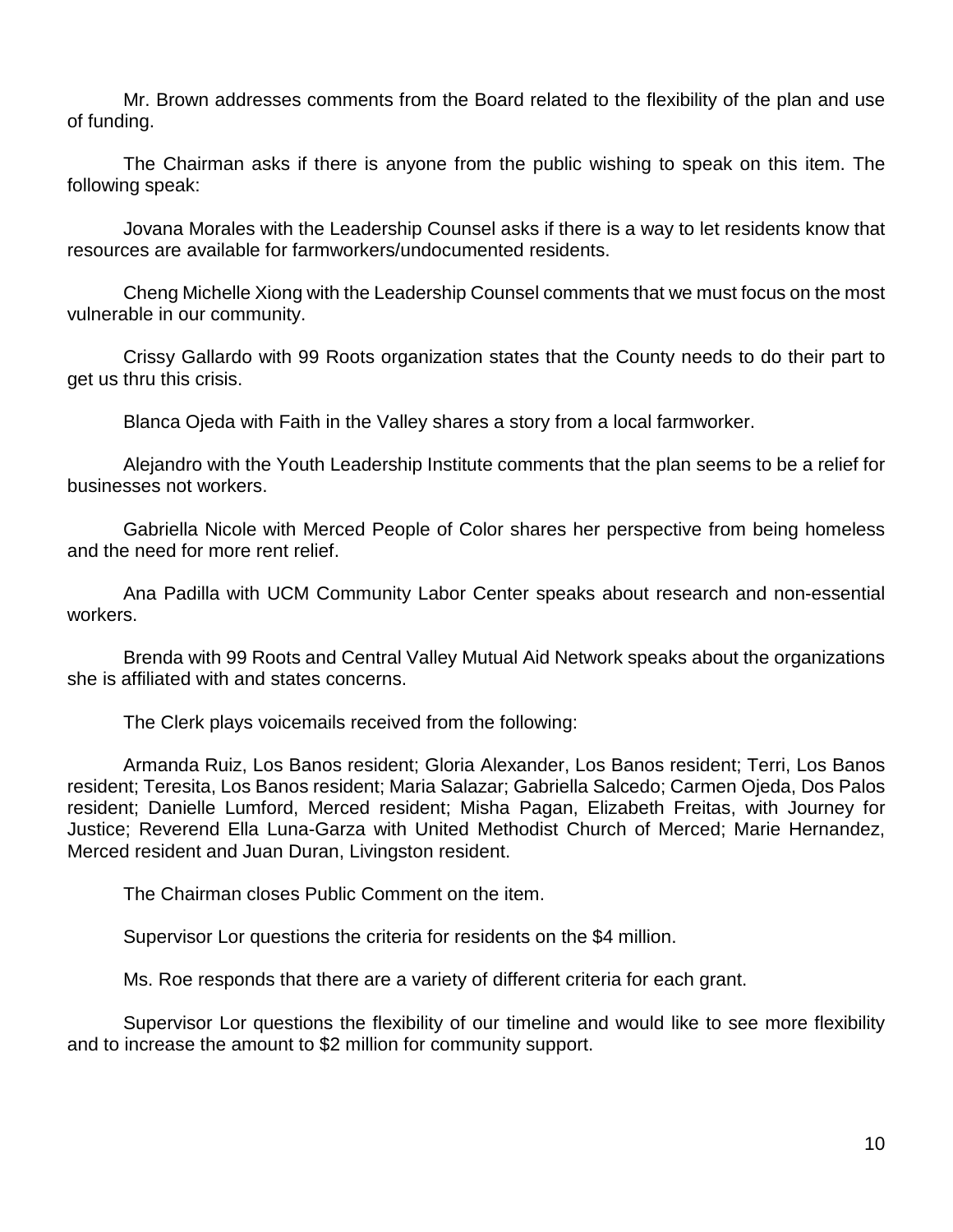Supervisor Silveira comments there is a disconnect in services available to the public and challenges those that send in letters to help us be advocates, and educate those folks of the programs that already exist.

Supervisor Espinoza comments regarding the contingency money and working together to distribute to businesses.

Supervisor Pareira refers to a comment he made on the cycle of how money flows and works together. He clarifies that he does not think businesses are more important than individuals. He further states that he does not agree in a change to the contingency amount, and that we can adjust it down the road if need be.

Supervisor McDaniel comments that this can be adjusted down the road as well.

The Board has lengthy discussion on the funding plan.

Upon motion of Supervisor McDaniel, seconded by Supervisor Pareira, the Board modifies the term related to proof that businesses fit under the business license program as of March 19, 2020 and to use the business license program.

The Chairman calls for a roll call vote:

Supervisor Lor: Yes Supervisor McDaniel: Yes Supervisor Pareira: Yes Supervisor Silveira: Yes Supervisor Espinoza: No

Motion carries 4 to 1.

#### **CONSENT ITEM NO. 4 2020-08-11 BEHAVIORAL HEALTH AND RECOVERY SERVICES**

The Clerk announces item to set a Public Hearing for August 25, 2020 at 10:00 a.m. to consider an amendment to Ordinance No. 1978 amending Mental Health Services Fees for the period of March 1, 2020 through the ending of the COVID-19 Pandemic Declaration, (Amends Merced County Code Chapter 9.48, Section 9.48.030, and Amends Ordinance 1978) is before the Board for consideration.

Supervisor Lor questions how this is going to impact clients since the amount of the fees have doubled.

Jim Brown, County Executive Officer responds that we can identify and address these at the public hearing on August 25<sup>th</sup>.

Supervisor Silveira states that he was going to pull this item for separate discussion and spoke with Ms. Valentine and she stated she will make sure that is part our discussion on August 25<sup>th</sup> when the Public Hearing is held.